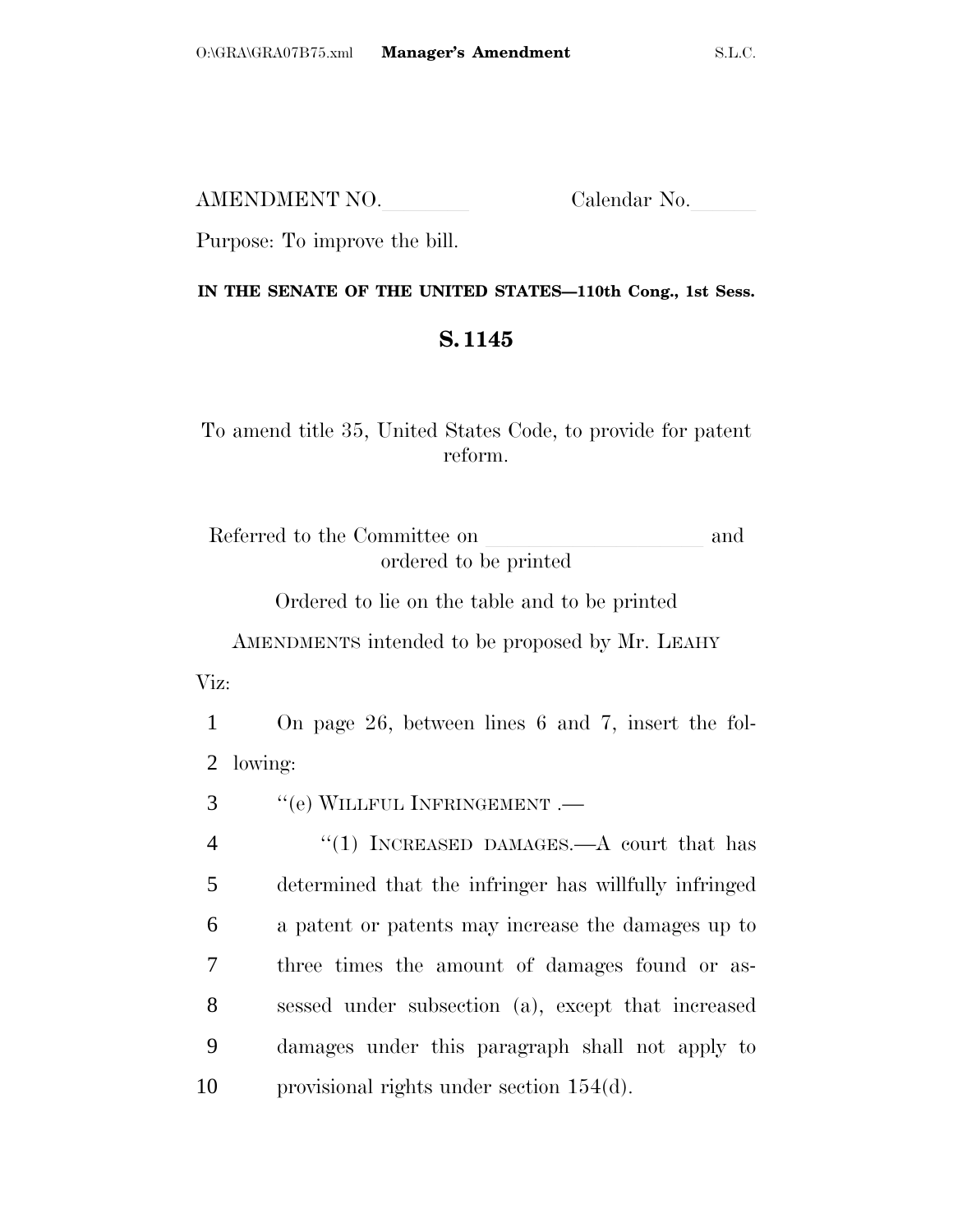| $\mathbf{1}$   | $(2)$ PERMITTED GROUNDS FOR<br>WILLFUL-                |
|----------------|--------------------------------------------------------|
| $\overline{2}$ | NESS.—A court may find that an infringer has will-     |
| 3              | fully infringed a patent only if the patent owner pre- |
| $\overline{4}$ | sents clear and convincing evidence that—              |
| 5              | $\lq\lq$ after receiving written notice from           |
| 6              | the patentee—                                          |
| 7              | "(i) alleging acts of infringement in a                |
| 8              | manner sufficient to give the infringer an             |
| 9              | objectively reasonable apprehension of suit            |
| 10             | on such patent, and                                    |
| 11             | "(ii) identifying with particularity                   |
| 12             | each claim of the patent, each product or              |
| 13             | process that the patent owner alleges in-              |
| 14             | fringes the patent, and the relationship of            |
| 15             | such product or process to such claim,                 |
| 16             | the infringer, after a reasonable opportunity to       |
| 17             | investigate, thereafter performed one or more of       |
| 18             | the alleged acts of infringement;                      |
| 19             | $\lq\lq$ the infringer intentionally copied the        |
| 20             | patented invention with knowledge that it was          |
| 21             | patented; or                                           |
| 22             | "(C) after having been found by a court to             |
| 23             | have infringed that patent, the infringer<br>en-       |
| 24             | gaged in conduct that was not colorably dif-           |
| 25             | ferent from the conduct previously found to            |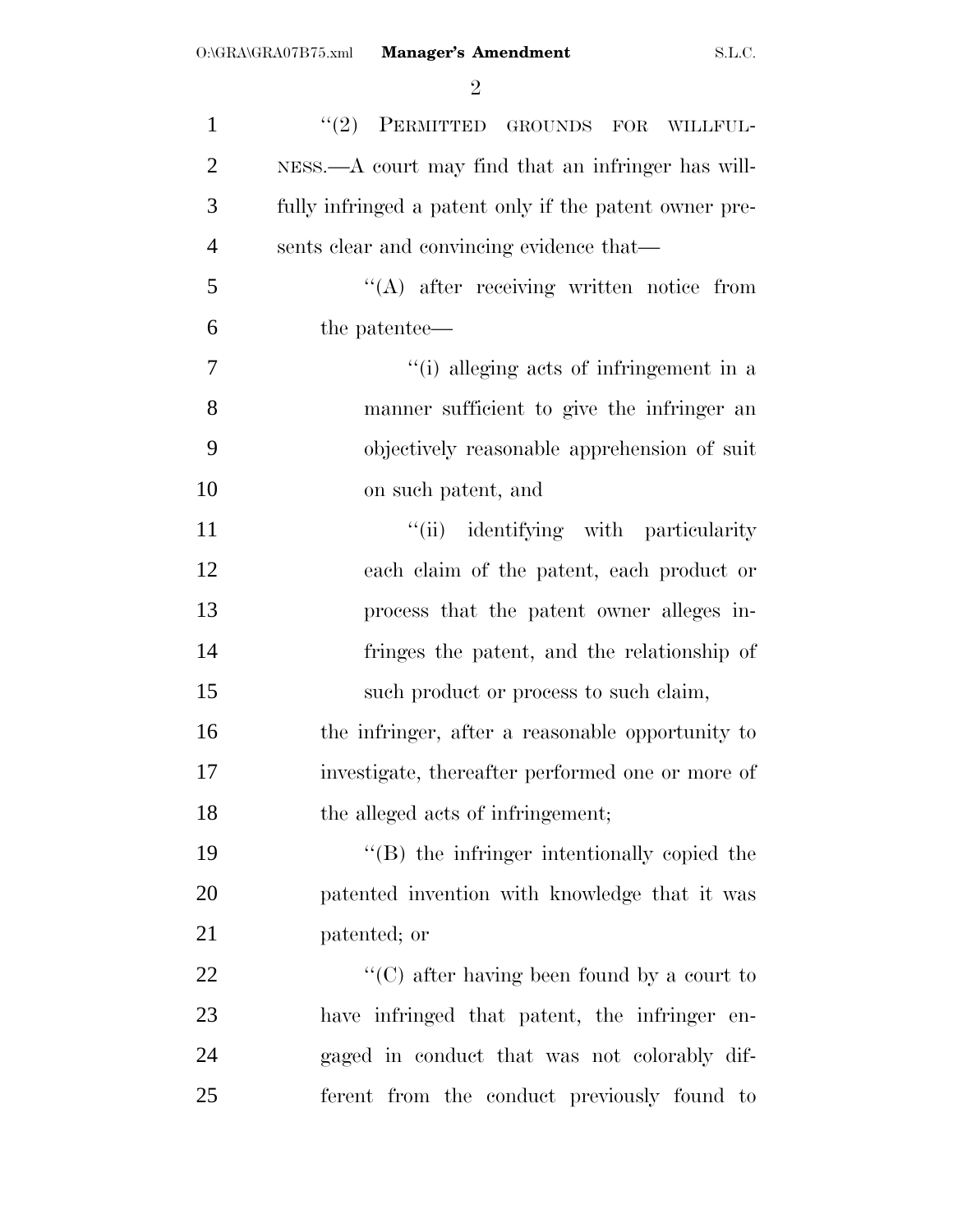have infringed the patent, and which resulted in a separate finding of infringement of the same patent. 4 "(3) LIMITATIONS ON WILLFULNESS. - (A) A

 court may not find that an infringer has willfully in- fringed a patent under paragraph (2) for any period of time during which the infringer had an informed good faith belief that the patent was invalid or unen- forceable, or would not be infringed by the conduct later shown to constitute infringement of the patent. ''(B) An informed good faith belief within the meaning of subparagraph (A) may be established by—  $\qquad$  (i) reasonable reliance on advice of coun- sel;  $\frac{1}{10}$  evidence that the infringer sought to modify its conduct to avoid infringement once it had discovered the patent; or 19 ''(iii) other evidence a court may find suffi- cient to establish such good faith belief. 21 "'(C) The decision of the infringer not to

 present evidence of advice of counsel is not relevant to a determination of willful infringement under paragraph (2).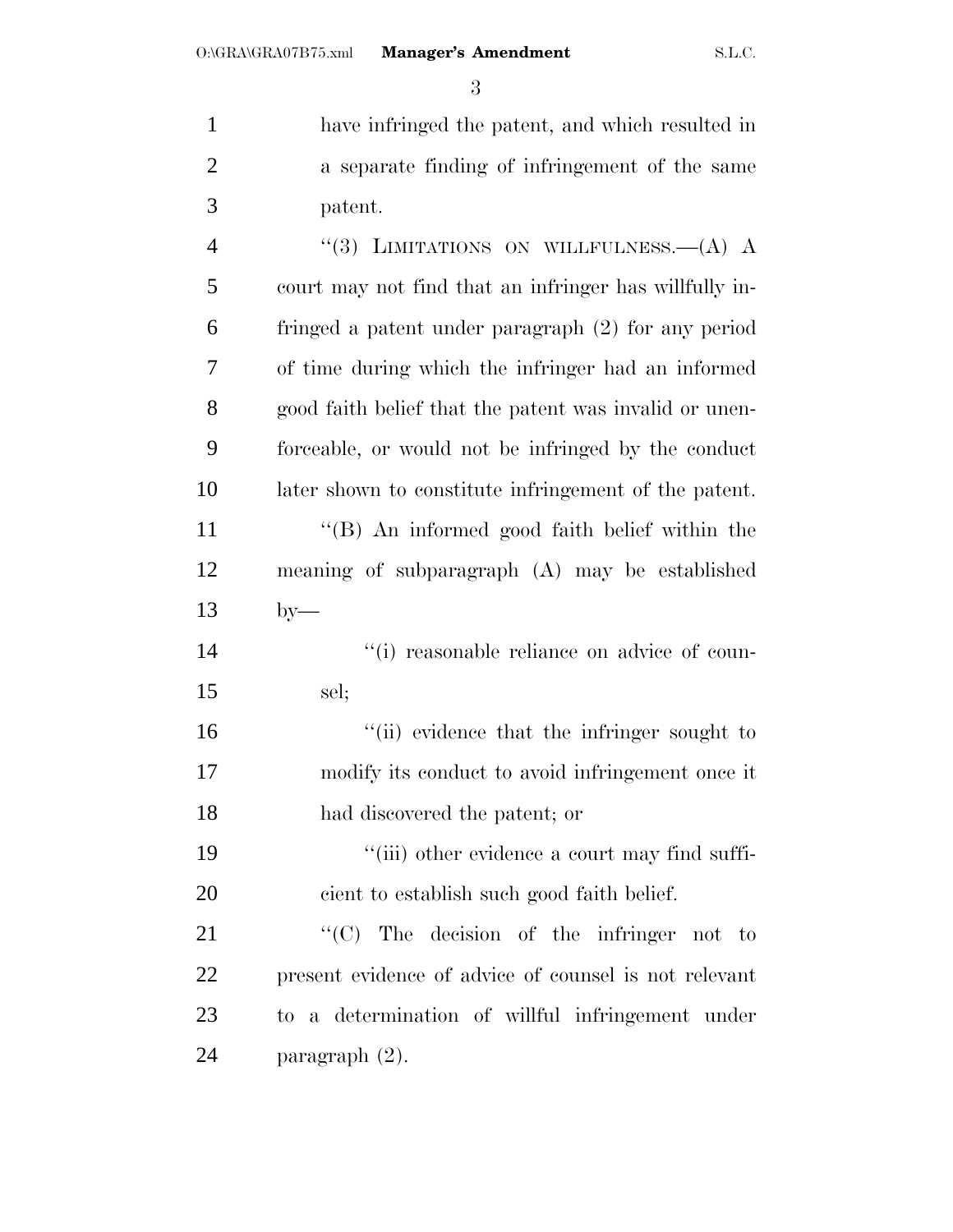1 "(4) LIMITATION ON PLEADING.—Before the date on which a court determines that the patent in suit is not invalid, is enforceable, and has been in- fringed by the infringer, a patentee may not plead and a court may not determine that an infringer has willfully infringed a patent. The court's determina- tion of an infringer's willfulness shall be made with-out a jury.''.

 On page 39, line 17, strike ''322'' and insert " $322(1)$ ".

 On page 39, line 18, after the period insert the fol- lowing: ''For petitions filed under paragraphs (2) or (3) of section 322, the existence, authentication, availability, and scope of any evidence offered to establish invalidity shall be established by clear and convincing evidence. If such predicate facts are so established, invalidity shall be proven only if the persuasive force of such facts dem-onstrates invalidity by a preponderance of the evidence.''.

 On page 39, lines 20 and 21, strike ''In response to a challenge in a petition'' and insert ''During a post-grant review proceeding''.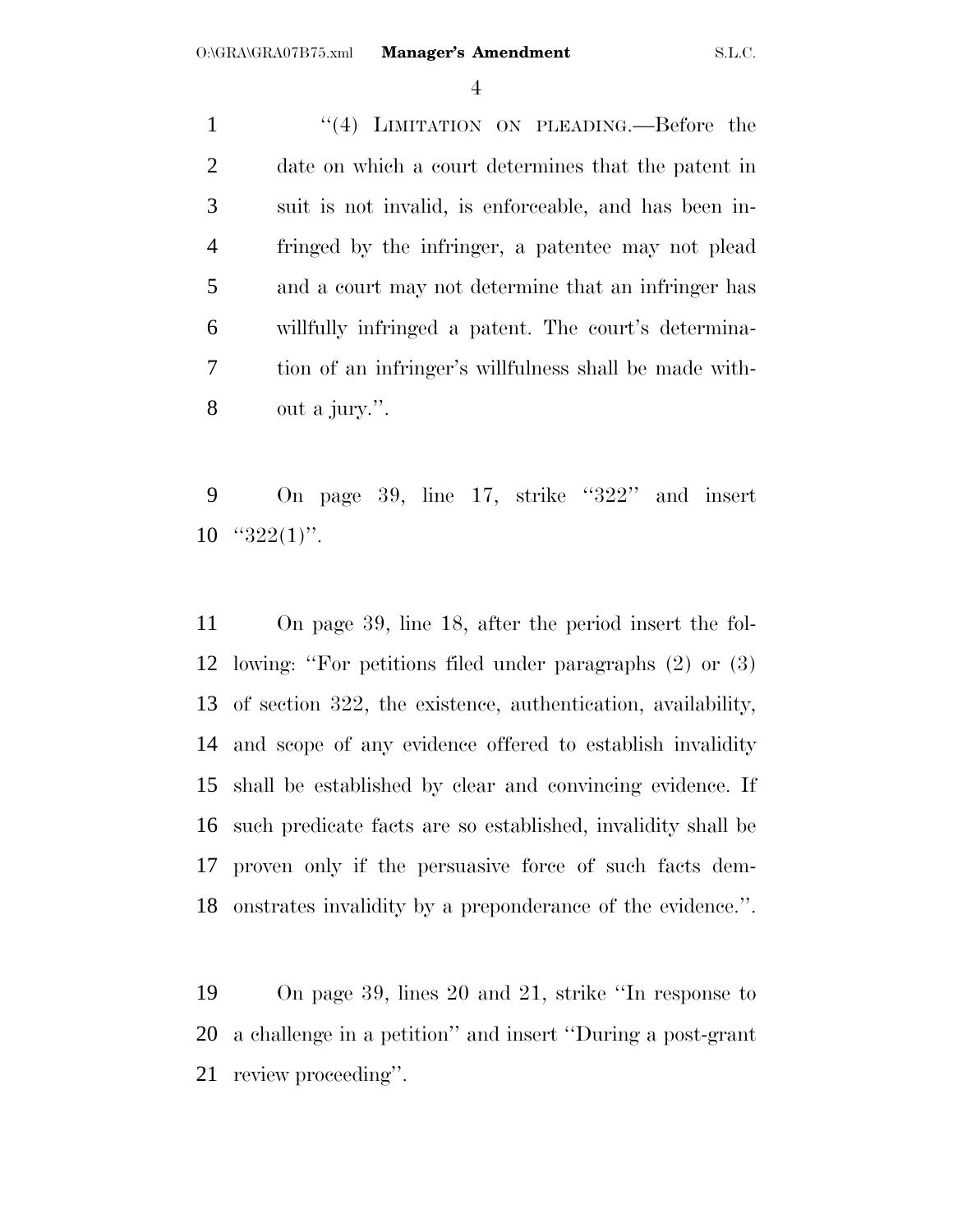On page 43, line 19, strike ''145'' and insert ''144''.

 On page 44, strike lines 12 through 18, and insert ''and shall apply to patents issued on or after that date, except that, in the case of a patent issued before the effec- tive date of this Act on an application filed between No- vember 29, 1999 and the effective date of this Act, a peti- tion for post-grant review under section 321 of title 35, United States Code, may only be filed under paragraph (2) or (3) of section 322 of title 35, United States Code.''.

 On page 49, line 12, after ''incorporated'' insert ''or formed''.

 On page 49, lines 14 and 15, strike ''is located'' and insert ''has its principal place of business or is incor-porated or formed''.

 On page 49, strike lines 21 through 25, and insert the following:

 $\frac{17}{2}$  ''(3) where the primary plaintiff resides, if the 18 primary plaintiff in the action is—

19  $((A)$  an institution of higher education as defined under section 101(a) of the Higher Education Act of 1965 (20 U.S.C. 1001(a)); or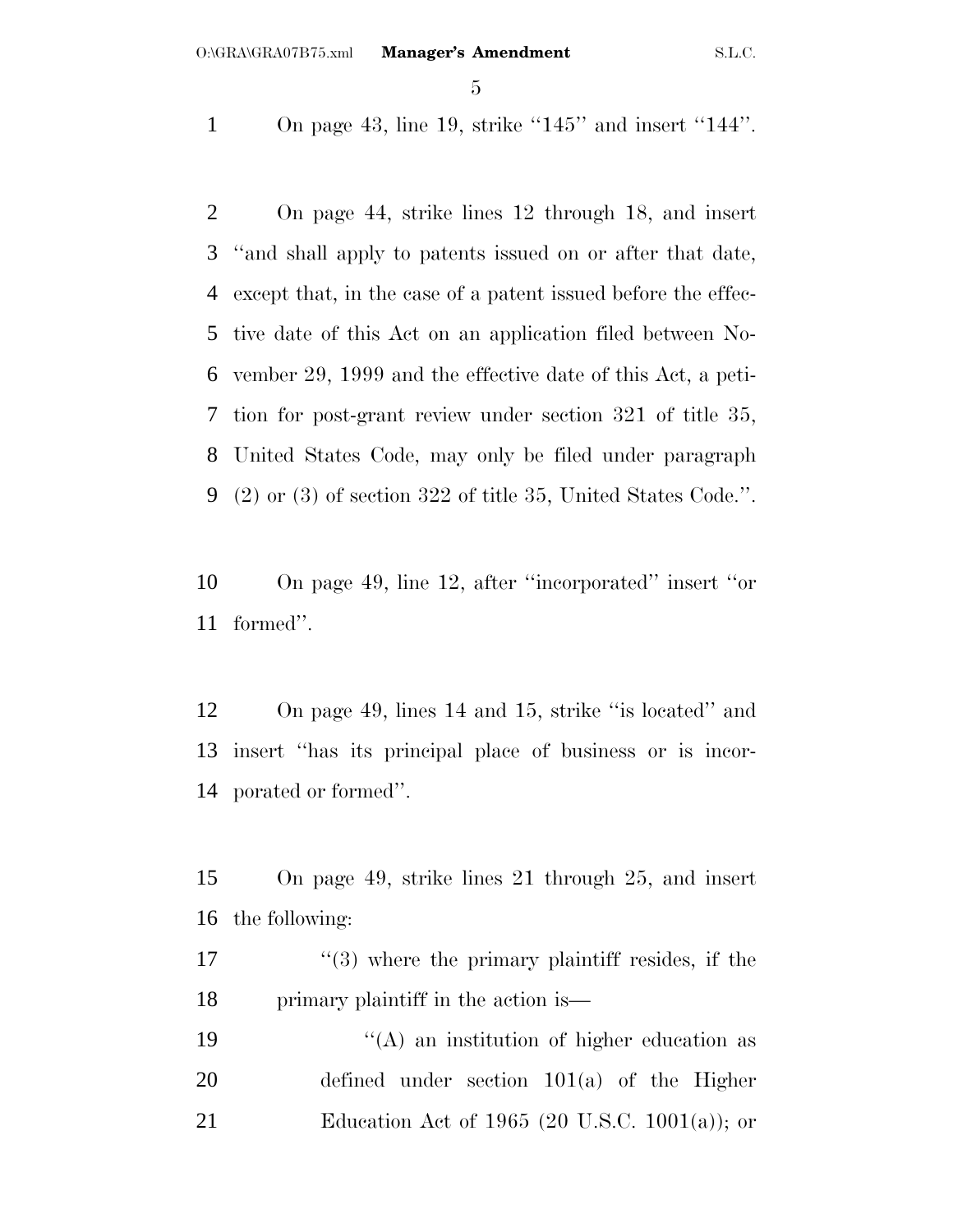| 1              | $\lq\lq (B)$ a nonprofit organization that—  |
|----------------|----------------------------------------------|
| 2              | "(i) qualifies for treatment under sec-      |
| 3              | tion $501(c)(3)$ of the Internal Revenue     |
| $\overline{4}$ | Code $(26 \text{ U.S.C. } 501(e)(3));$       |
| 5              | "(ii) is exempt from taxation under          |
| 6              | section $501(a)$ of such Code; and           |
| $\overline{7}$ | "(iii) serves as the patent and licens-      |
| 8              | ing organization for an institution of high- |
| 9              | er education as defined under section        |
| 10             | $101(a)$ of the Higher Education Act of      |
| 11             | 1965 (20 U.S.C. 1001(a)); or                 |

 On page 50, strike lines 6 through 15, and insert the following:

 ''(d) If a plaintiff brings a civil action for patent in- fringement or declaratory judgment relief under sub- section (c), then the defendant may request the district court to transfer that action to another district or division where, in the court's determination—

 $\frac{1}{2}$  (1) any of the parties has substantial evidence or witnesses that otherwise would present consider- able evidentiary burdens to the defendant if such transfer were not granted;

23 ''(2) such transfer would not cause undue hard-ship to the plaintiff; and